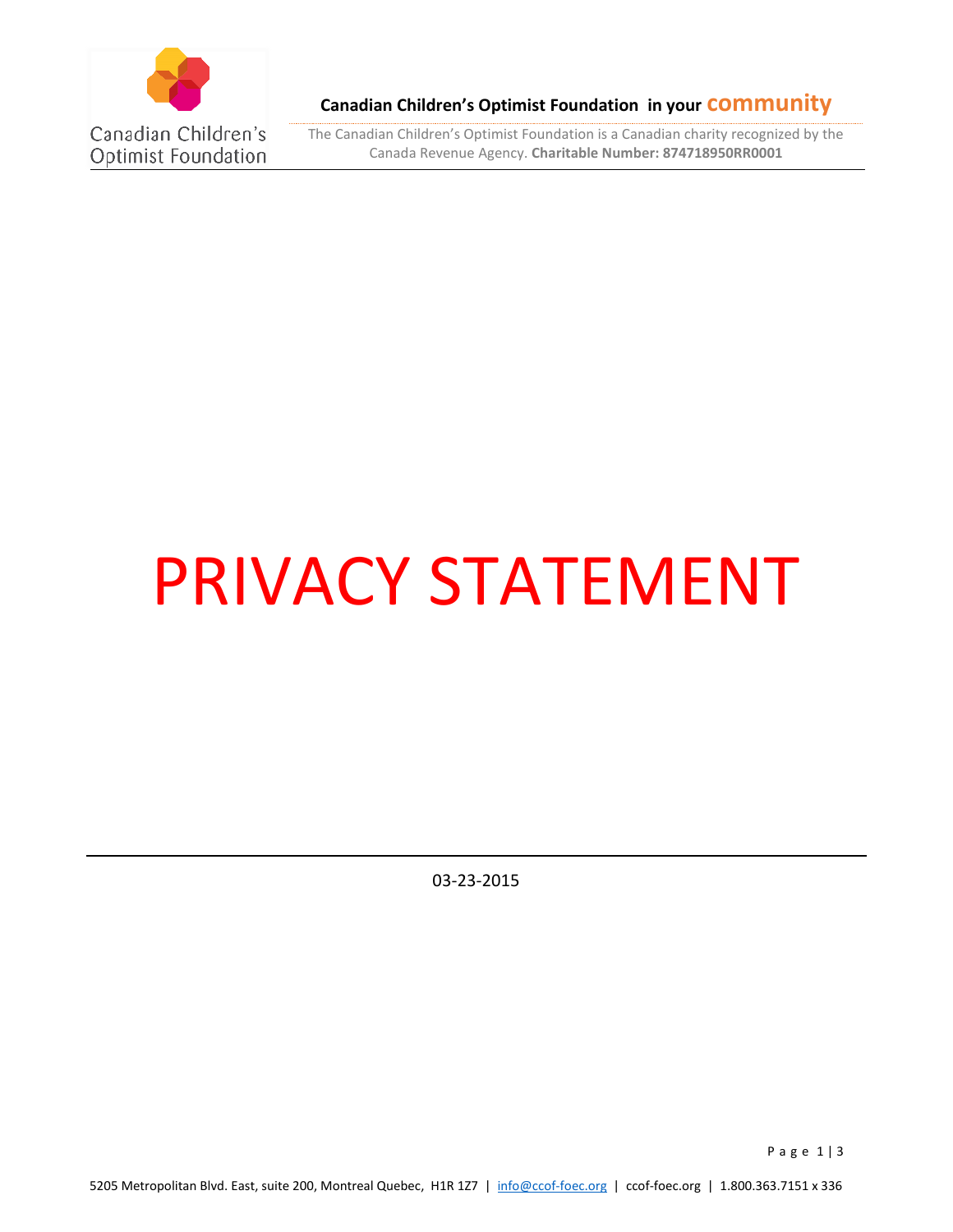

**Canadian Children's Optimist Foundation in your community**

The Canadian Children's Optimist Foundation is a Canadian charity recognized by the Canada Revenue Agency. **Charitable Number: 874718950RR0001**

#### **Defining Personal Information**

Personal information is any information that can be used to distinguish, identify or contact a specific Individual.

### **Our Commitment**

The CCOF is committed to protecting privacy**.** The CCOF values the trust of all parties, and recognizes that we must be accountable in how we treat the information that contributors choose to share with us. CCOF gathers and uses personal information in our day to day activities. Such information is carefully protected and any use of this information is subject to consent. CCOF's privacy practices are designed to achieve this.

## **Accountability**

CCOF is responsible for all personal information under its custody or control.

## **Privacy Practices**

Personal information gathered is kept in confidence. CCOF personnel are authorized to access personal information as needed to promote Foundation goals.

We require donor personal information with online or mailed donations to process donations. Additionally, names and other information may be placed on our mailing list for the following purposes -

- Mailings (by post or electronic) and/or phone calls to make a request for support;
- Mailings (by post or electronic) and/or phone calls to invite supporters to special events;
- Mailings (by post or electronic) and/or phone calls to advise of interesting ways to support CCOF;
- Electronic mailings to alert about updated information and interesting news about the CCOF, its members or the website.

Communication to donors or potential donors personal from CCOF should be limited to one per 30 day period. This restriction would be exclusive of opt-in mail and would not apply to Board Members, Officers, Committee Members, DFRs, or CFRs.

Consent may be withdrawn anytime. Requests that CCOF cease contact, that names be removed from our mailing list, or that donors be treated as anonymous may be made by contacting the CCOF at info@ccoffoec.org or 1-800-363-7151, or by writing to the CCOF, 5205 Boulevard Métropolitain Est, 200, Montréal, Québec H1R 1Z7. In addition, questions, concerns or complaints relating to CCOF's privacy policy on the treatment of personal information can also be addressed at the same contact information as above. We will respect all of those requests.

Any personal information provided to CCOF is for the sole use of this organization and shall not be shared with any other individual, corporation or organization without the knowledge and consent of the individual. We do not rent, trade or sell our lists.